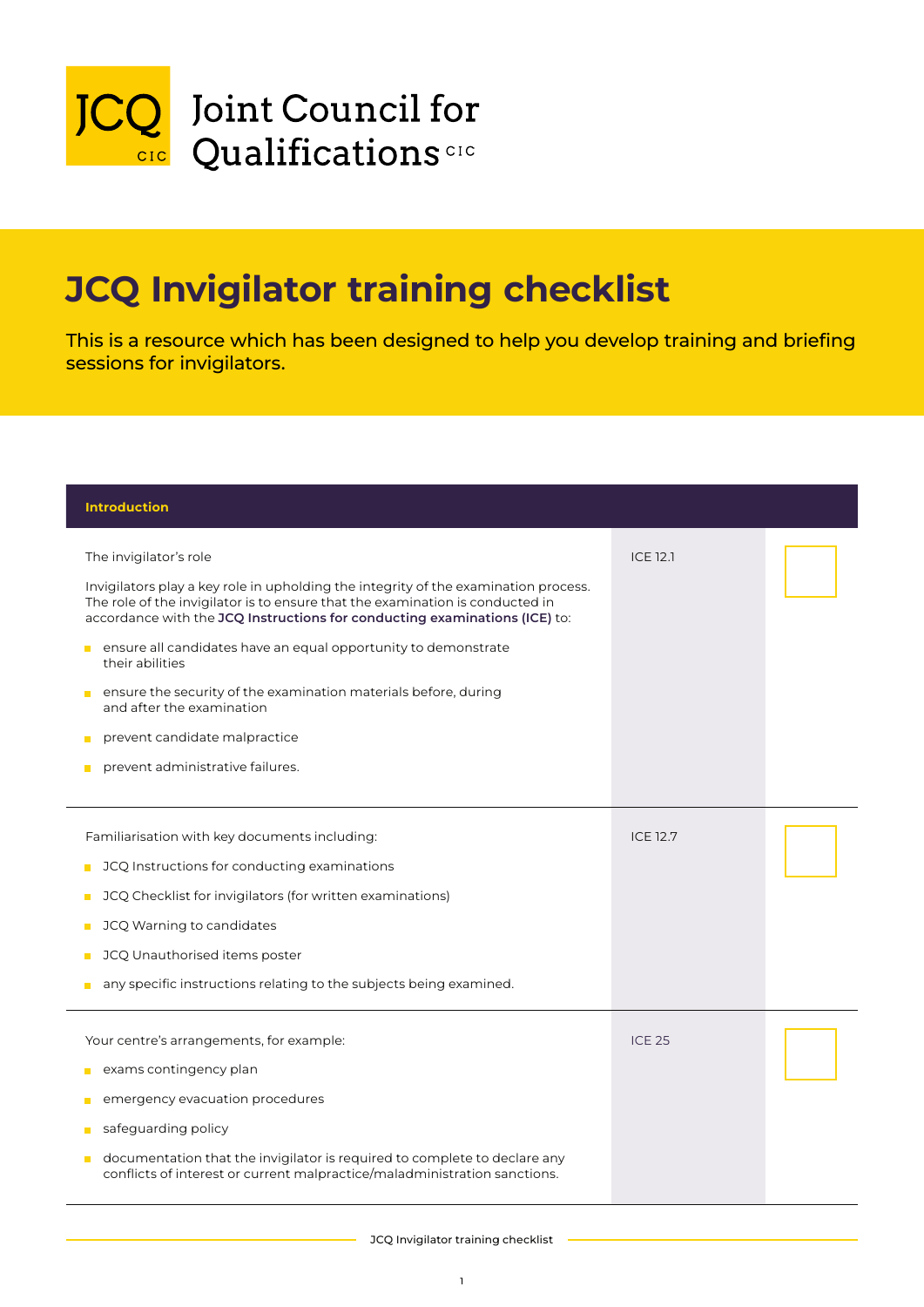| <b>Invigilation arrangements</b>                                                                                                                                                                                                                                                                    |                                  |  |
|-----------------------------------------------------------------------------------------------------------------------------------------------------------------------------------------------------------------------------------------------------------------------------------------------------|----------------------------------|--|
| Before the start of the examination, stress to invigilators that their mobile<br>phones must not be used for anything other than summoning assistance or<br>exam emergencies. Invigilators must check that their mobile phone, to be used<br>in emergencies only, has been switched to silent mode. | ICE 12.6 (b)                     |  |
| The arrangements for invigilators to contact a member of centre staff should<br>an incident occur (particularly arrangements for sole invigilators).                                                                                                                                                | ICE 12.6 (b)                     |  |
| Invigilators must be able to see all candidates. Particular attention should be<br>paid to ensuring all candidates can be seen if the centre is using screened<br>booths for MFL Listening examinations.                                                                                            | <b>ICE 11.11</b><br>ICE 12.7 (c) |  |
| The arrangements for notifying the exams officer or head of centre if invigilators<br>are suspicious about the security of the question papers.                                                                                                                                                     | ICE 12.7 (e)                     |  |
| The requirements and arrangements for dealing with disruptive candidates in<br>the examination room and recording the incident.                                                                                                                                                                     | <b>ICE 24.1</b>                  |  |
| The requirements and arrangements for removing any unauthorised material<br>that the candidate may have in the examination.                                                                                                                                                                         | <b>ICE 24.2</b>                  |  |
| Your centre's arrangements for storing unauthorised items that may be handed<br>in prior to the start of an examination.                                                                                                                                                                            | $ICE 18.2$ (d)                   |  |
| JCQ Notice to centres - The people present in the examination room<br>Which centre staff are allowed to enter the examination room and any<br>restrictions? What should an invigilator do if an unauthorised individual enters<br>the examination room?                                             | <b>ICE 17</b>                    |  |
| The requirements and arrangements for invigilating on-screen examinations.                                                                                                                                                                                                                          | <b>ICE Appendix 1</b>            |  |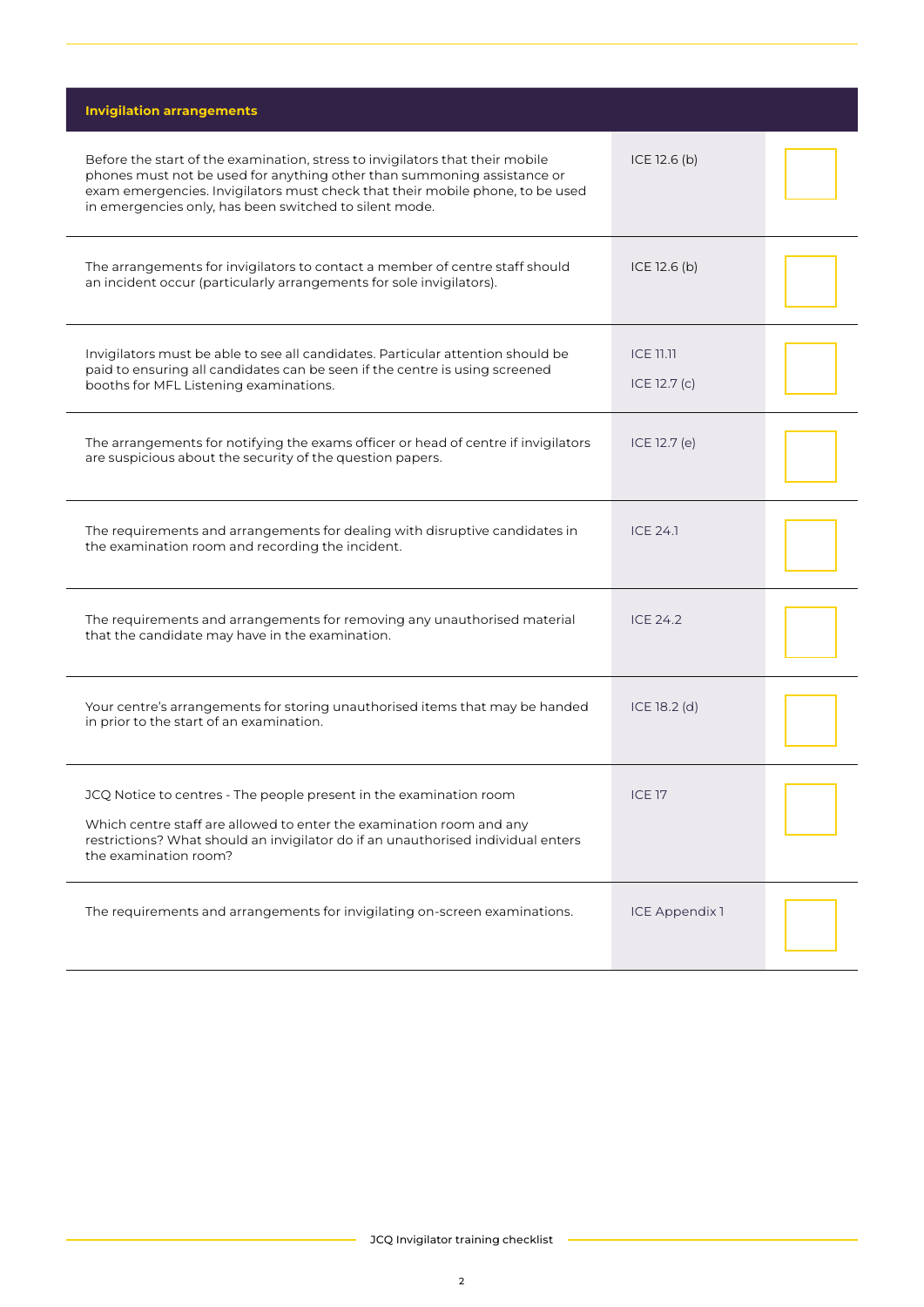| Invigilation arrangements for candidates with access arrangements                                                                                                                                                 |                                     |  |
|-------------------------------------------------------------------------------------------------------------------------------------------------------------------------------------------------------------------|-------------------------------------|--|
| The requirements and arrangements for 'roving' invigilators.                                                                                                                                                      | <b>ICE 13</b>                       |  |
| The requirements and arrangements for invigilators also acting as a practical<br>assistant, a reader and/or a scribe.                                                                                             | ICE 13.2/13.3/13.4                  |  |
| The requirements for invigilators where candidates have a Communication<br>Professional or a Language Modifier.                                                                                                   | ICE 13.1/13.5                       |  |
| The requirements and arrangements for invigilating candidates with access<br>arrangements including colour naming for candidates who are colour blind<br>(ICE 14.10) and using word processors (ICE 14.20-14.25). | <b>ICE 14.10</b><br>ICE 14.20-14.25 |  |
|                                                                                                                                                                                                                   |                                     |  |
| Setting up the examination room                                                                                                                                                                                   |                                     |  |
|                                                                                                                                                                                                                   |                                     |  |

| The responsibility of invigilators in setting up the examination room may vary<br>between centres. Topics to consider include: | ICE 11          |
|--------------------------------------------------------------------------------------------------------------------------------|-----------------|
| The invigilator's responsibility for checking that any charts, diagrams, etc.                                                  | ICE 11.6        |
| have been cleared from the walls.                                                                                              | <b>ICE 11.7</b> |
| The invigilator's responsibility for checking that you have the following<br>on display:                                       | <b>ICE 11.8</b> |
| an analogue and/or digital clock that all candidates can see clearly;                                                          | ICE 12.6        |

- a board/display showing the centre number, subject title, paper number and the actual starting and finishing time, and date of each examination.
- $\blacksquare$  Informing invigilators that a printed paper copy or an electronic copy, accessible via a laptop or tablet, of the 2021/22 JCQ Instructions for conducting examinations must be available in the main examination hall/room.
- **Informing invigilators of subject specific instructions and/or stationery lists** issued by the relevant body.
- **Informing invigilators about seating plans.**

| The requirements and arrangements for ensuring that the conditions for                                                                                                                                                                                                                                                         | <b>ICE 18.1</b> |  |
|--------------------------------------------------------------------------------------------------------------------------------------------------------------------------------------------------------------------------------------------------------------------------------------------------------------------------------|-----------------|--|
| question papers, stationery, materials and other equipment are met.<br>Stress to invigilators that question papers must never be left unattended.                                                                                                                                                                              | <b>ICE 18.2</b> |  |
| Inform invigilators of the requirements relating to the security of question<br>papers and the importance of another member of centre staff checking<br>the day, date, time, subject, unit/component and tier of entry, if appropriate,<br>immediately before a question paper packet is open. This check must<br>be recorded. |                 |  |
| Materials that candidates are allowed to take into timed Art examinations.                                                                                                                                                                                                                                                     | <b>ICE 18.3</b> |  |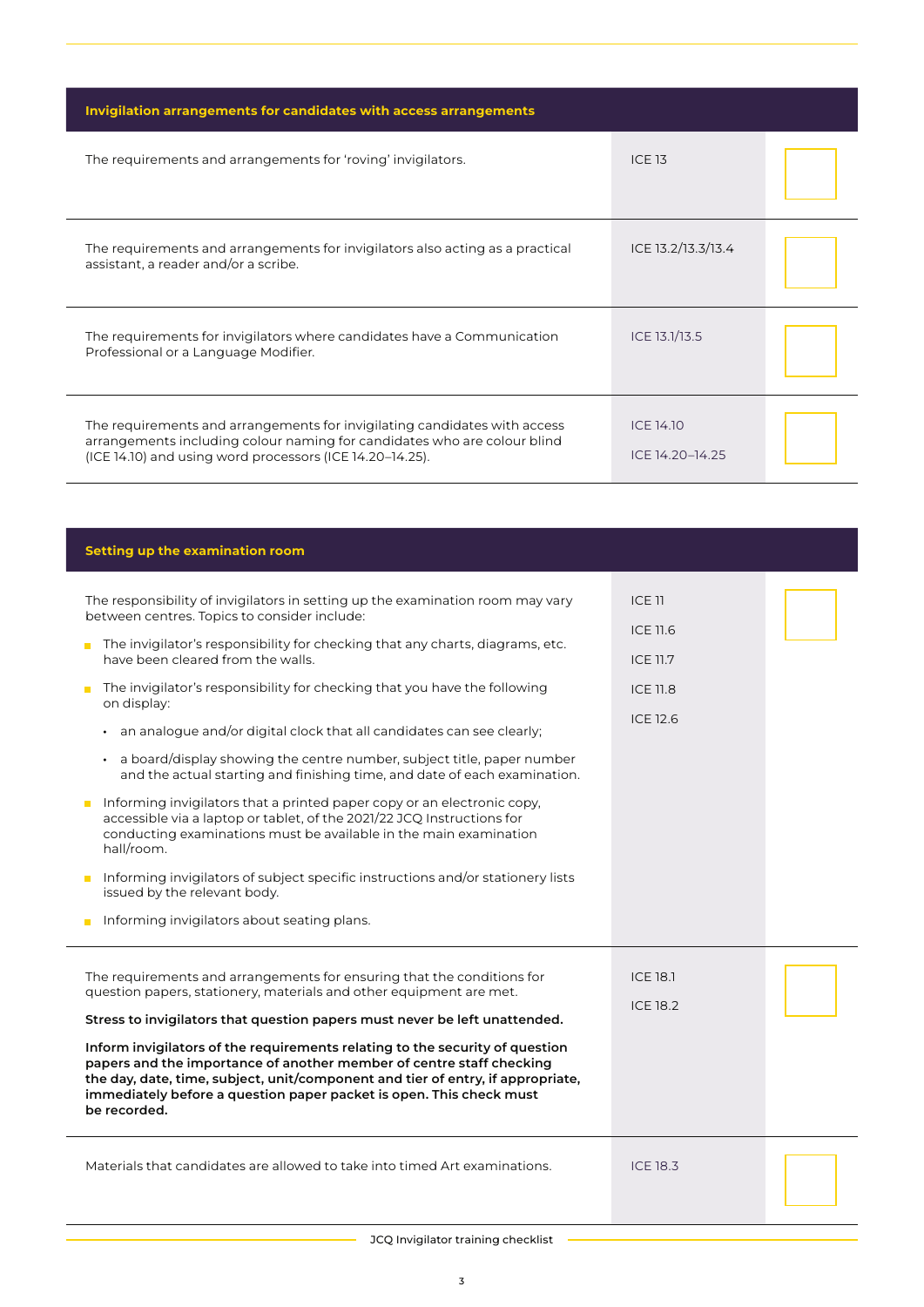| <b>Identifying candidates</b>                                                                                                                                                                                                                  |                 |  |
|------------------------------------------------------------------------------------------------------------------------------------------------------------------------------------------------------------------------------------------------|-----------------|--|
| The requirements and arrangements for identifying every candidate in the<br>examination room and the role of the invigilator.                                                                                                                  | <b>ICE 16.1</b> |  |
| The requirements and arrangements for checking the documentary<br>evidence that private candidates or transferred candidates provide to<br>ensure that they are the same people who were entered/registered for<br>the examination/assessment. | ICE 16.2        |  |
| The arrangements for informing invigilators about access arrangements<br>for candidates.                                                                                                                                                       | ICE 16.4        |  |

| <b>Starting the examination</b>                                                                                                                                                                                     |                                                                                   |  |
|---------------------------------------------------------------------------------------------------------------------------------------------------------------------------------------------------------------------|-----------------------------------------------------------------------------------|--|
| The arrangements for making sure that candidates are seated according to the<br>set seating arrangements.                                                                                                           | ICE 19.2 a                                                                        |  |
| The requirement to provide candidates with all relevant information prior to<br>them starting the examination. The centre may have created its own script for<br>invigilators to read or may use Appendix 3 in ICE. | <b>ICE 19</b><br>Appendix 3<br>Invigilator<br>checklist (written<br>examinations) |  |
| The requirements and arrangements if a candidate arrives late for<br>an examination.                                                                                                                                | <b>ICE 21</b>                                                                     |  |
| The conduct required of an invigilator to prevent malpractice —<br>what they must not do.                                                                                                                           | <b>ICE 19.6</b>                                                                   |  |

JCQ Invigilator training checklist

ο.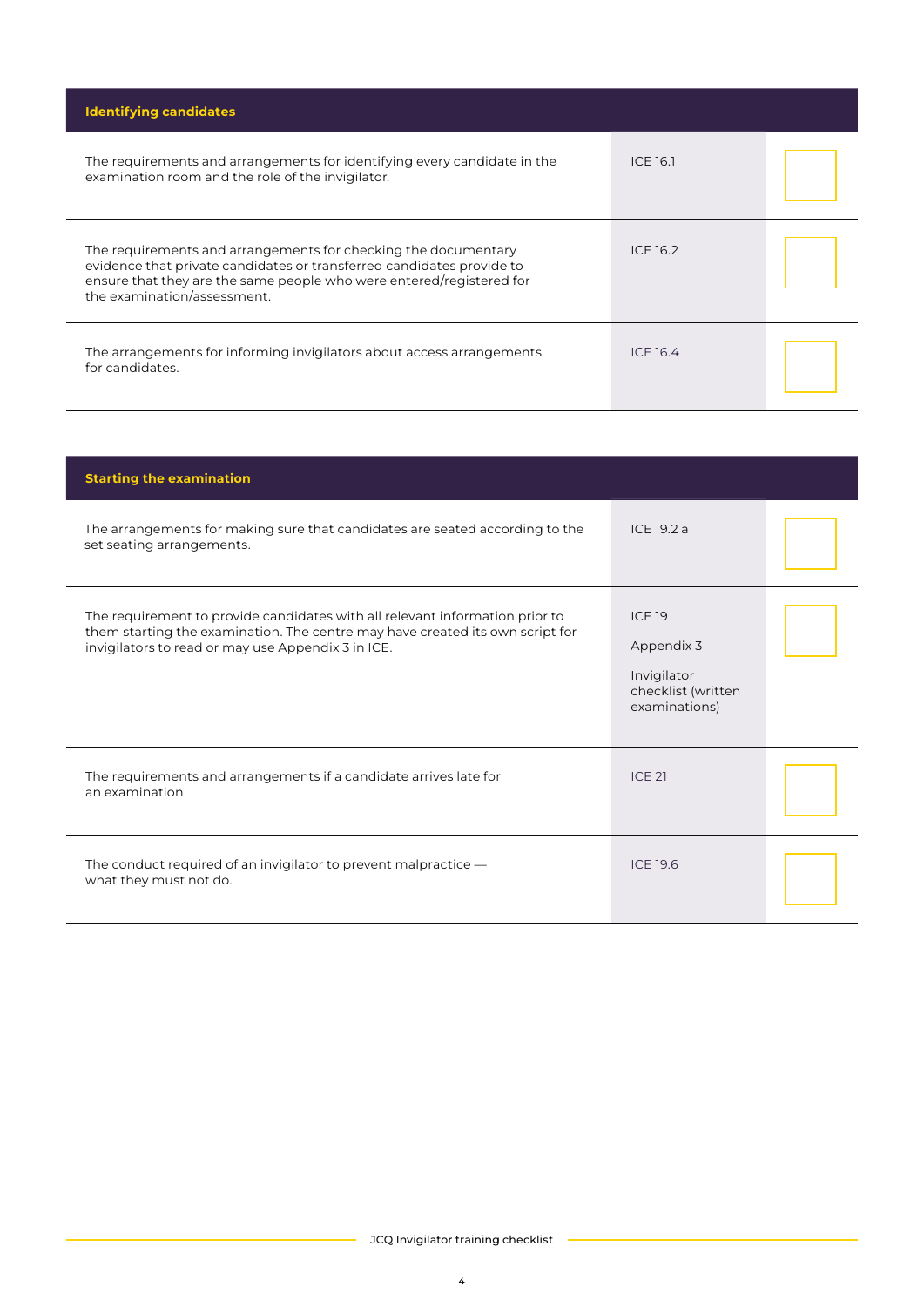| <b>During the examination</b>                                                                                                                                                                                                                                                                                                                                                                                                                          |                                    |  |
|--------------------------------------------------------------------------------------------------------------------------------------------------------------------------------------------------------------------------------------------------------------------------------------------------------------------------------------------------------------------------------------------------------------------------------------------------------|------------------------------------|--|
| The expectations of invigilators when supervising candidates.<br>Stress to invigilators that they must:<br>Give all their attention to conducting the examination properly, be vigilant<br>П<br>and always supervise the candidates to prevent cheating and distractions.<br>Not perform any other non-examination related tasks in the examination<br>П<br>room. This extends to reading the question paper.<br>Record any incidents in the log.<br>П | <b>ICE 20</b>                      |  |
| The requirements and arrangements for completing the attendance register.<br>The arrangements for informing invigilators about transferred candidates.                                                                                                                                                                                                                                                                                                 | <b>ICE 22</b>                      |  |
| Calculators: An invigilator may give a candidate a replacement calculator.<br>It is acceptable for candidates to place their calculator on the floor under their<br>desks in sight of the invigilator(s) for the non-calculator portion of the exam.                                                                                                                                                                                                   | <b>ICE 10.4</b><br><b>ICE 10.5</b> |  |

l,

| <b>Leaving the examination room</b>                                                                                 |                 |  |
|---------------------------------------------------------------------------------------------------------------------|-----------------|--|
| The requirements relating to when candidates can leave the examination<br>room early.                               | ICE 23.1-23.2   |  |
| Candidates must hand in their script, question paper and other materials before<br>they leave the examination room. | ICE 23.5        |  |
| The arrangements for candidates leaving the examination room temporarily.                                           | <b>ICE 23.3</b> |  |
| Candidates must not remove scripts, question papers and other materials from<br>the examination room.               | ICE 23.4/23.5   |  |

- JCQ Invigilator training checklist -